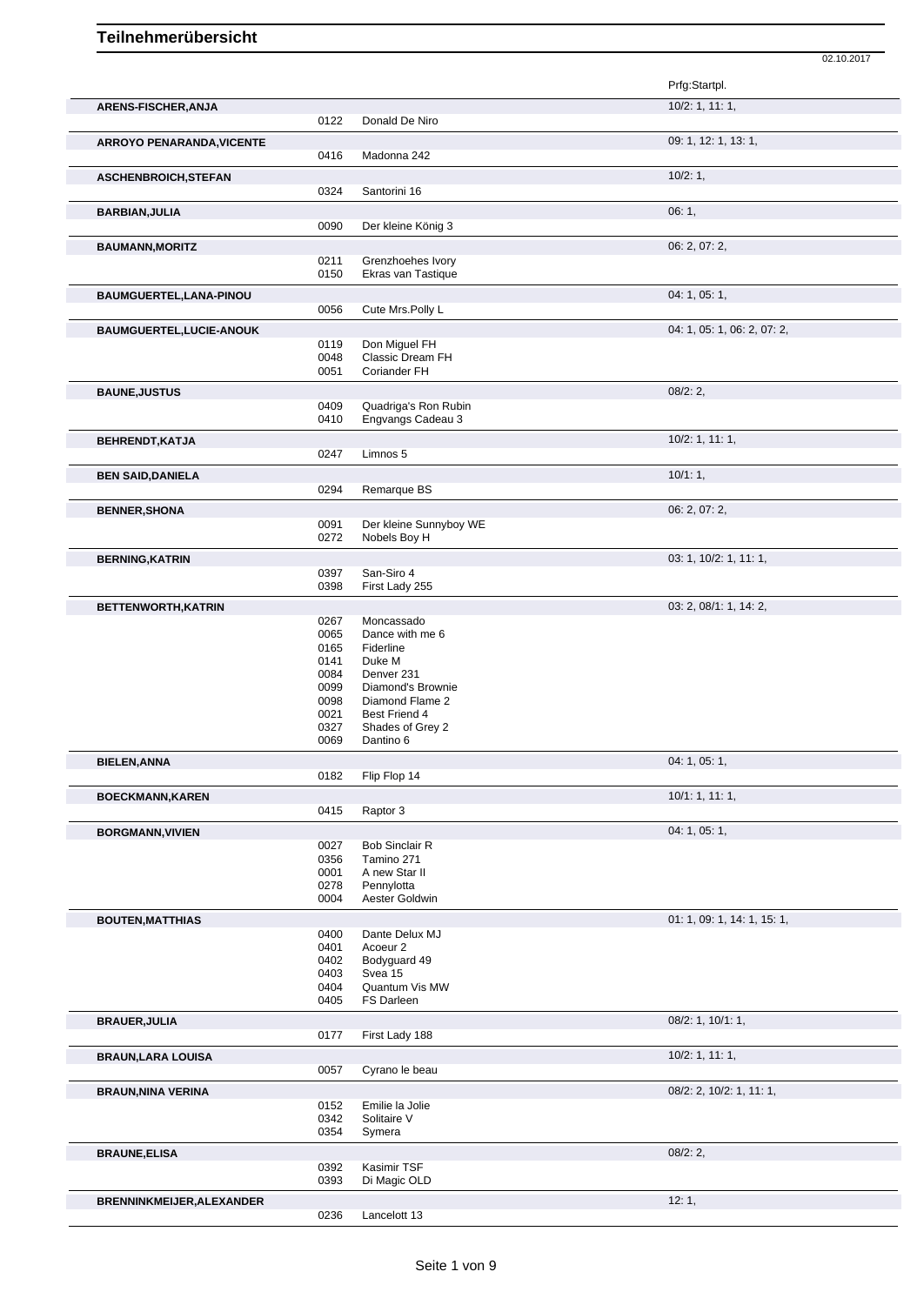|                                   |              |                                   | Prfg:Startpl.                            |
|-----------------------------------|--------------|-----------------------------------|------------------------------------------|
| <b>BROSSWITZ, NELE</b>            |              |                                   | 06: 2, 07: 2,                            |
|                                   | 0059<br>0358 | Daddy's Daydream<br>Timberlake SH |                                          |
|                                   |              |                                   |                                          |
| <b>BRUNKHORST, JULIANE</b>        |              |                                   | 09: 1, 12: 1, 14: 1, 17: 1,              |
|                                   | 0406<br>0407 | Donaugold 2<br>Ferdinand 243      |                                          |
|                                   | 0408         | Con Cento                         |                                          |
| <b>BUDDE,LOTTE MARIE</b>          |              |                                   | 06: 1, 07: 1,                            |
|                                   | 0138         | Dreamworks international          |                                          |
|                                   |              |                                   | 04: 1, 05: 1, 06: 1, 07: 1,              |
| <b>BUECKER,LENA</b>               | 0366         | Una Luna NL                       |                                          |
|                                   | 0052         | Cosmopolitan 52                   |                                          |
| <b>BURSCHIK, KIM</b>              |              |                                   | $08/2$ : 1, 10/1: 2,                     |
|                                   | 0281         | Powerfee GB                       |                                          |
|                                   | 0170         | Filaro OLD                        |                                          |
| <b>BUSCH-KUFFNER, ANTONIA</b>     |              |                                   | 04: 1, 05: 1, 06: 1, 07: 1,              |
|                                   | 0293         | Reitland's Obama                  |                                          |
|                                   | 0271         | Nike's Newcomer                   |                                          |
| <b>CAPELLMANN, NADINE</b>         |              |                                   | 14: 2, 17: 2,                            |
|                                   | 0252         | Look At Me 5                      |                                          |
|                                   | 0188         | Forpost                           |                                          |
| <b>CARRASCOSA MARTINEZ, BORJA</b> |              |                                   | 03: 1, 08/1: 2, 14: 2,                   |
|                                   | 0005         | Al Martino 10                     |                                          |
|                                   | 0104         | Die Fürstin VG                    |                                          |
|                                   | 0149<br>0032 | Ein Traum 2<br>Bordeaux' Barolo   |                                          |
|                                   | 0370         | Waitoni                           |                                          |
|                                   | 0156         | Escort 27                         |                                          |
| DANNINGER, MAGDALENA              |              |                                   | 08/1: 1, 10/2: 1,                        |
|                                   | 0285         | Queeny 44                         |                                          |
| DAY, ASHLEA                       |              |                                   | 01: 1, 12: 1,                            |
|                                   | 0107         | Djakarta 21                       |                                          |
|                                   | 0159         | Fairytale Fox                     |                                          |
| DEITERS, MARIE-SOPHIE             |              |                                   | 10/1:1,                                  |
|                                   | 0303         | Romberg 3                         |                                          |
|                                   |              |                                   | 12: 1, 13: 1, 17: 1, 18: 1,              |
| <b>DIECKELL, ANKE</b>             | 0123         | Donaldson 6                       |                                          |
|                                   | 0306         | Royal Dream 19                    |                                          |
| DO VALE, JOANA SILVA SERRA LO     |              |                                   | 17:1, 18:1,                              |
|                                   | 0018         | Bem me Quer 3                     |                                          |
| DOERN, CLAUDIA                    |              |                                   | $10/2$ : 1, 11: 1,                       |
|                                   | 0137         | Dragon Dancer                     |                                          |
| DOMINGUEZ BERNAL, MANUEL          |              |                                   | 02: 1, 03: 1, 08/2: 1, 09: 1, 12: 1,     |
|                                   | 0189         | Fort Knoxx                        |                                          |
|                                   | 0349         | Sunshine 688                      |                                          |
|                                   | 0239         | Langley 4                         |                                          |
|                                   | 0322<br>0203 | Santa Maria 42<br>Fürstenfee 5    |                                          |
|                                   | 0158         | Fairmont 14                       |                                          |
|                                   |              |                                   | 10/1: 1, 17: 1,                          |
| <b>DRILLER, CAROLIN</b>           | 0337         | Sokrates 113                      |                                          |
|                                   | 0302         | Romantischer Peter                |                                          |
| <b>EGBERS, JANET</b>              |              |                                   | 03: 1, 09: 1, 12: 1, 14: 1, 16: 1,       |
|                                   | 0066         | Daniel Craig                      |                                          |
|                                   | 0335         | Skywalker 63                      |                                          |
|                                   | 0114         | Don Django just do it             |                                          |
| <b>EGBERS, SABINE</b>             |              |                                   | 02: 3, 09: 2, 12: 2, 17: 1, 18: 1,       |
|                                   | 0243         | Leuchtfeuer 14                    |                                          |
|                                   | 0299         | Roger Moore 4                     |                                          |
|                                   | 0020<br>0173 | Berti N<br>Fiodora 21             |                                          |
|                                   | 0166         | Fidermond                         |                                          |
|                                   | 0102         | Didavi                            |                                          |
| <b>EIGEN, PAULINE</b>             |              |                                   | 04: 1, 05: 1,                            |
|                                   | 0133         | Dornik's Donovan                  |                                          |
|                                   | 0380         | Zico 15                           |                                          |
| <b>ESCHENHORST, KATRIN</b>        |              |                                   | $08/2$ : 2, 12: 1,                       |
|                                   | 0199         | Fürst Fun                         |                                          |
|                                   | 0254         | Lord Leo E                        |                                          |
|                                   | 0053         | Cracker Jack E                    |                                          |
| <b>FACKLAM,ZINA</b>               |              |                                   | 03: 1, 08/1: 1, 09: 1, 12: 2, 14: 1, 17: |
|                                   |              |                                   | 1,                                       |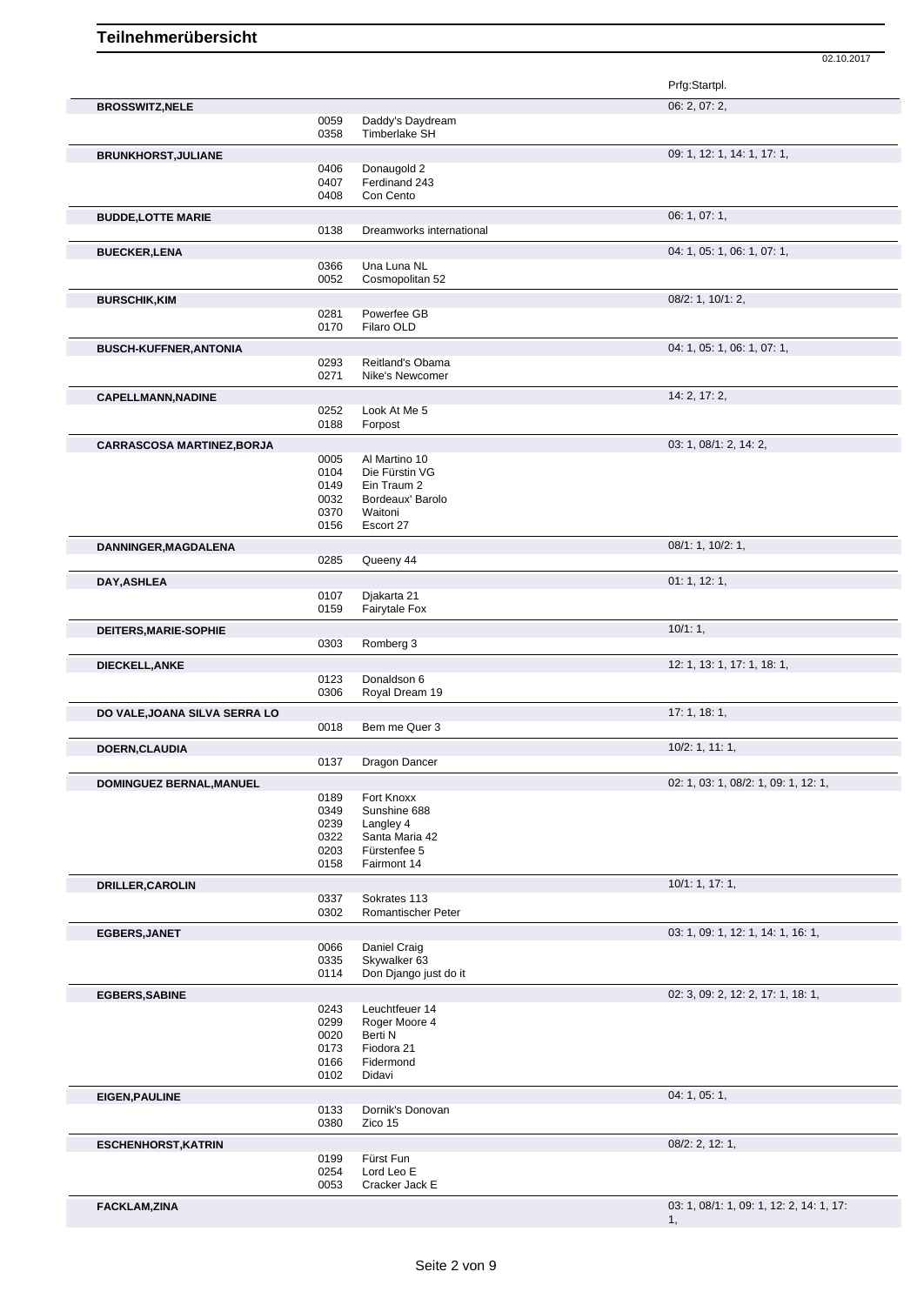Prfg:Startpl.

|                                                                                                                                                                          | 0339 | Soliere              |                               |
|--------------------------------------------------------------------------------------------------------------------------------------------------------------------------|------|----------------------|-------------------------------|
|                                                                                                                                                                          | 0140 | Duca di Maggio       |                               |
|                                                                                                                                                                          | 0147 | Duty Free 21         |                               |
|                                                                                                                                                                          | 0374 | Wilfried 16          |                               |
|                                                                                                                                                                          | 0198 | Fürst Diamond 3      |                               |
|                                                                                                                                                                          | 0082 | Delicia Luna         |                               |
|                                                                                                                                                                          | 0143 | Duke Royal           |                               |
|                                                                                                                                                                          | 0201 | Fürst Schufro        |                               |
|                                                                                                                                                                          |      | Fiderprinz 2         |                               |
|                                                                                                                                                                          | 0167 |                      |                               |
|                                                                                                                                                                          | 0237 | Lando 351            |                               |
|                                                                                                                                                                          | 0326 | Sephora <sub>S</sub> |                               |
|                                                                                                                                                                          | 0015 | Be Perfect           |                               |
|                                                                                                                                                                          | 0012 | <b>Baron Rouge</b>   |                               |
|                                                                                                                                                                          | 0023 | Beyond               |                               |
|                                                                                                                                                                          | 0025 | Bliss 8              |                               |
|                                                                                                                                                                          | 0379 | Zar Peter 3          |                               |
|                                                                                                                                                                          | 0078 | Davranches           |                               |
|                                                                                                                                                                          |      |                      |                               |
|                                                                                                                                                                          | 0037 | Candream             |                               |
| <b>FELDHAUS, ANNIKA</b>                                                                                                                                                  |      |                      | 08/2: 1, 09: 1, 12: 2,        |
|                                                                                                                                                                          | 0330 | Simply Virtual       |                               |
|                                                                                                                                                                          | 0147 | Duty Free 21         |                               |
|                                                                                                                                                                          | 0082 | Delicia Luna         |                               |
|                                                                                                                                                                          | 0259 | Luis Figo 6          |                               |
|                                                                                                                                                                          | 0201 | Fürst Schufro        |                               |
|                                                                                                                                                                          |      | Beyond               |                               |
|                                                                                                                                                                          | 0023 |                      |                               |
|                                                                                                                                                                          | 0242 | Leporello 57         |                               |
|                                                                                                                                                                          | 0202 | Fürst Sinclair 2     |                               |
|                                                                                                                                                                          | 0315 | Salinas 7            |                               |
|                                                                                                                                                                          | 0160 | Fascination 13       |                               |
|                                                                                                                                                                          | 0025 | Bliss 8              |                               |
|                                                                                                                                                                          | 0381 | Zum Glück 4          |                               |
|                                                                                                                                                                          | 0368 | V-Plus 4             |                               |
|                                                                                                                                                                          |      |                      | 09: 1, 12: 1,                 |
| FELDT, JOHANNA                                                                                                                                                           |      |                      |                               |
|                                                                                                                                                                          | 0010 | Aurora 48            |                               |
| FETZER, OLAF                                                                                                                                                             |      |                      | 02:1,                         |
|                                                                                                                                                                          | 0346 | Stardust -S          |                               |
|                                                                                                                                                                          |      |                      |                               |
| <b>FRERICHS, SILKE</b>                                                                                                                                                   |      |                      | 04: 1, 05: 1,                 |
|                                                                                                                                                                          | 0035 | Bushido 5            |                               |
| <b>FUNKE, JULIA</b>                                                                                                                                                      |      |                      | 01:1,02:1,                    |
|                                                                                                                                                                          | 0238 | Landon Donovan       |                               |
|                                                                                                                                                                          |      |                      |                               |
| <b>GESSMANN, SABRINA</b>                                                                                                                                                 |      |                      | 12: 1, 13: 1,                 |
|                                                                                                                                                                          | 0255 | Lord Loriot          |                               |
|                                                                                                                                                                          | 0311 | Rubin Noir 10        |                               |
|                                                                                                                                                                          |      |                      |                               |
|                                                                                                                                                                          |      |                      | 09: 1, 12: 1,                 |
|                                                                                                                                                                          |      |                      |                               |
|                                                                                                                                                                          | 0176 | Fiorello 121         |                               |
|                                                                                                                                                                          |      |                      |                               |
|                                                                                                                                                                          | 0321 | Sanrino RHP          |                               |
|                                                                                                                                                                          | 0036 | Caipirinha 93        |                               |
|                                                                                                                                                                          |      |                      | 06:1,                         |
|                                                                                                                                                                          | 0219 | High Five 4          |                               |
|                                                                                                                                                                          | 0103 | Die feine Chanel     |                               |
|                                                                                                                                                                          |      |                      |                               |
|                                                                                                                                                                          |      |                      | $10/2$ : 1, 11: 1,            |
|                                                                                                                                                                          | 0340 | Solitaire 89         |                               |
|                                                                                                                                                                          | 0347 | Sülberg              |                               |
|                                                                                                                                                                          |      |                      | 14: 1, 16: 1,                 |
|                                                                                                                                                                          | 0277 | Painted Brown 4      |                               |
|                                                                                                                                                                          |      |                      |                               |
|                                                                                                                                                                          |      |                      | 01: 1, 02: 1, 08/1: 1, 09: 1, |
|                                                                                                                                                                          | 0341 | Solitaire Black P    |                               |
|                                                                                                                                                                          | 0019 | Bernstein P          |                               |
|                                                                                                                                                                          | 0014 | Be Classik           |                               |
|                                                                                                                                                                          |      |                      |                               |
|                                                                                                                                                                          |      |                      | 04: 1, 05: 1,                 |
|                                                                                                                                                                          | 0360 | Toffifee 42          |                               |
|                                                                                                                                                                          |      |                      | 09: 1, 12: 1, 14: 1, 17: 1,   |
|                                                                                                                                                                          | 0060 | Dai Jin 2            |                               |
| <b>GOERENS, MATHIS</b><br><b>GOLKOWSKI,LEA MARIE</b><br><b>GRUNWALD, NANE</b><br><b>HAAG MOLKENTELLER, SABINE</b><br>HAASE, BODO<br>HANRATH, CORA<br><b>HANSEN, INSA</b> | 0087 | Der Designer         |                               |
|                                                                                                                                                                          | 0330 | Simply Virtual       |                               |
|                                                                                                                                                                          |      |                      |                               |
|                                                                                                                                                                          | 0100 | Diamond's Diva 2     |                               |
|                                                                                                                                                                          | 0105 | Diodorus             |                               |
|                                                                                                                                                                          | 0285 | Queeny 44            |                               |
|                                                                                                                                                                          | 0376 | Wish Wonders         |                               |
|                                                                                                                                                                          | 0253 | Lord Fantastic       |                               |
|                                                                                                                                                                          | 0257 | Loro Piano           |                               |
|                                                                                                                                                                          | 0220 | High Five 7          |                               |
|                                                                                                                                                                          | 0314 | Sa Coeur             |                               |
|                                                                                                                                                                          | 0147 | Duty Free 21         |                               |
|                                                                                                                                                                          | 0256 | Lord Lyttelton       |                               |
|                                                                                                                                                                          | 0026 | Bluetooth            |                               |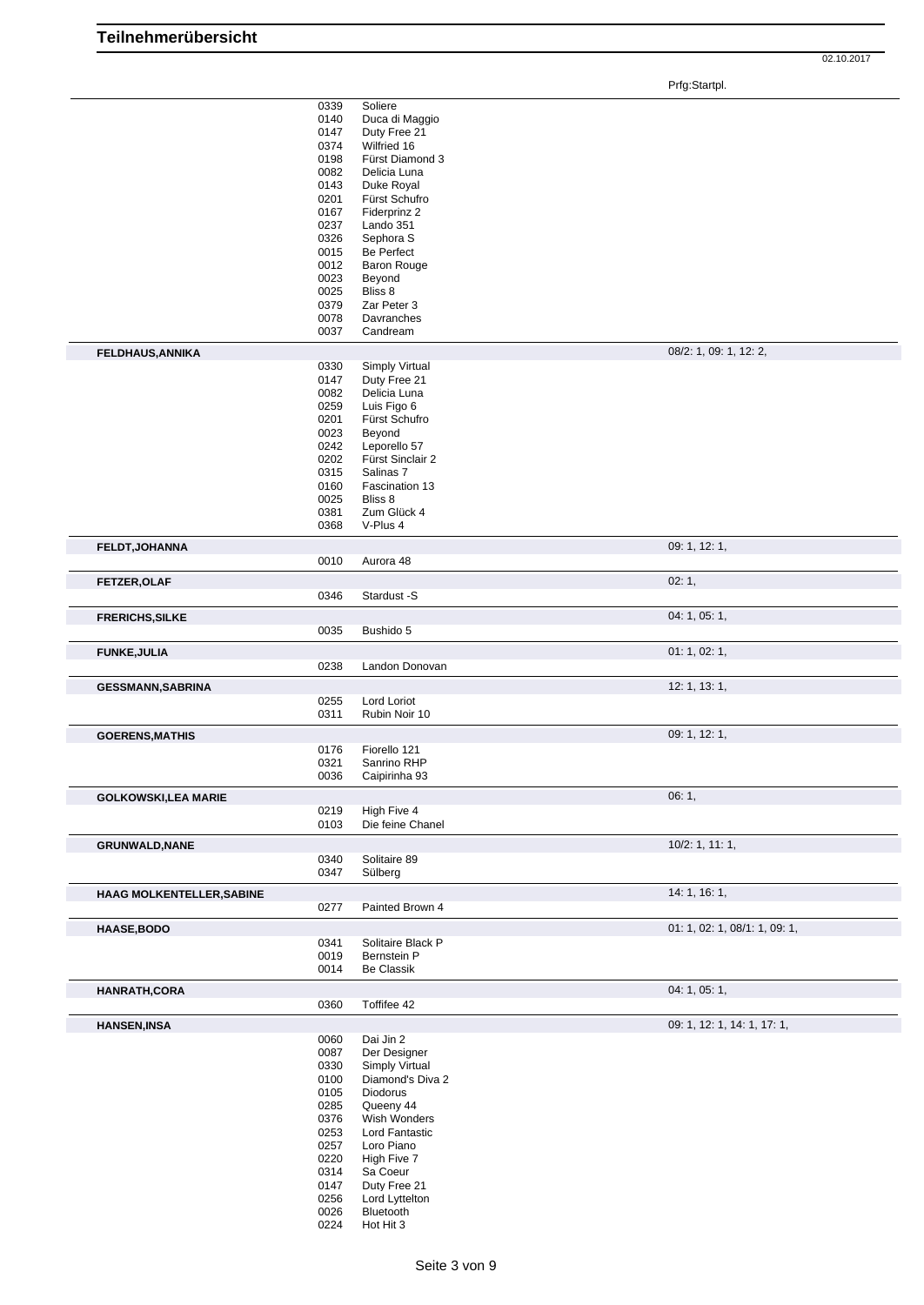|                                |              |                              | Prfg:Startpl.                             |
|--------------------------------|--------------|------------------------------|-------------------------------------------|
|                                | 0372         | Whitley 2                    |                                           |
| <b>HARTMANN-STOMMEL, WIBKE</b> |              |                              | 02: 1, 08/1: 2, 09: 1, 12: 1,             |
|                                | 0361         | Top Charly 2                 |                                           |
|                                | 0301         | Roma Cherie                  |                                           |
|                                | 0172         | Findelkind 3                 |                                           |
| <b>HENKEL, ANNE</b>            |              |                              | 03: 1, 08/2: 2, 10/1: 1,                  |
|                                | 0121         | Donald 514                   |                                           |
|                                | 0079         | De Los Santos 2              |                                           |
|                                | 0204         | Fürstenfee MaLi              |                                           |
| <b>HEYEN, ALEXANDRA</b>        |              |                              | 10/1: 1, 11: 1,                           |
|                                | 0304         | Ronjon                       |                                           |
| <b>HINRICHS, HILKE</b>         |              |                              | 14: 1, 16: 1,                             |
|                                | 0130         | Dorian 313                   |                                           |
| <b>HOLKENBRINK, SOPHIE</b>     |              |                              | 14: 1, 17: 1,                             |
|                                | 0297         | <b>Rock Forever NRW</b>      |                                           |
|                                |              |                              |                                           |
| <b>HOLTGERS, EIKE</b>          |              |                              | 01: 2, 02: 1,                             |
|                                | 0287         | Quixx 3                      |                                           |
|                                | 0352<br>0002 | Sweet Deluxe 2<br>Absinth 60 |                                           |
|                                |              |                              |                                           |
| <b>HUCH,LAURA</b>              |              |                              | 01: 1, 02: 1,                             |
|                                | 0246         | Lieber Peter                 |                                           |
| <b>HUETTNER, KILIAN</b>        |              |                              | 01: 2, 02: 1, 12: 2, 13: 2, 17: 1, 18: 1, |
|                                | 0387         | Düsterberg                   |                                           |
|                                | 0388         | For my Live                  |                                           |
|                                | 0389         | Linari                       |                                           |
|                                | 0390         | Morgenröte 2                 |                                           |
| JOHANSSON, JESSIE              |              |                              | 01: 1, 02: 1, 08/2: 2,                    |
|                                | 0300         | Rohvienna                    |                                           |
|                                | 0160         | Fascination 13               |                                           |
|                                | 0365         | Tout le Monde 2              |                                           |
| JUERGENS, ANNA-MARGARETA       |              |                              | 06: 1, 07: 1,                             |
|                                | 0050         | Contrast S                   |                                           |
|                                | 0007         | Andor BKO                    |                                           |
| KALDEWEI, MARIA                |              |                              | 08/1: 1, 10/2: 1,                         |
|                                | 0399         | Solero 89                    |                                           |
|                                |              |                              | 06: 1, 07: 1,                             |
| KAPPELHOFF, ANNA               | 0363         | <b>Top Niklas</b>            |                                           |
|                                |              |                              |                                           |
| KAPPELHOFF, MARIE              |              |                              | 06: 2, 07: 2,                             |
|                                | 0363         | <b>Top Niklas</b>            |                                           |
|                                | 0062         | Dakota 323                   |                                           |
| KASSELMANN, BIANCA             |              |                              | 17:2,                                     |
|                                | 0251         | Lollipop 126                 |                                           |
|                                | 0081         | Delatio                      |                                           |
|                                | 0155         | Escada 197                   |                                           |
|                                | 0376         | Wish Wonders                 |                                           |
|                                | 0115<br>0223 | Don Enrico v.B.<br>Hot Dance |                                           |
|                                | 0257         | Loro Piano                   |                                           |
|                                | 0128         | Dono di Maggio               |                                           |
|                                | 0372         | Whitley 2                    |                                           |
|                                | 0142         | Duke of Britain              |                                           |
| <b>KELL, SVENJA</b>            |              |                              | 02: 1, 09: 1,                             |
|                                | 0369         | Vitali <sub>S</sub>          |                                           |
|                                |              |                              | $10/2$ : 1, 11: 1,                        |
| <b>KERN, ALEXANDER</b>         | 0235         |                              |                                           |
|                                |              | Lakross 2                    |                                           |
| <b>KERN, PETRA</b>             |              |                              | $10/2$ : 1, 11: 1,                        |
|                                | 0088         | Der Graf 2                   |                                           |
| <b>KESSING, MAIKE</b>          |              |                              | 01: 1, 02: 1, 08/2: 1,                    |
|                                | 0245         | Lictos                       |                                           |
|                                | 0192         | Freie Kunst                  |                                           |
|                                | 0212         | Grise Bella                  |                                           |
|                                | 0171         | Filiola 3                    |                                           |
|                                | 0240         | Leisure                      |                                           |
| <b>KIENBAUM, FLORINE</b>       |              |                              | 03: 1, 08/1: 2, 09: 1, 12: 2, 13: 1, 17:  |
|                                |              |                              | 1, 18:1,                                  |
|                                | 0109         | Doktor Schiwago 3            |                                           |
|                                | 0209         | Good-Morning M               |                                           |
|                                | 0373         | Whitney D                    |                                           |
|                                | 0074         | Dark-Moon                    |                                           |
|                                | 0039         | Carinio 16                   |                                           |
|                                | 0031         | Bonifatia 3                  |                                           |
|                                | 0132         | Dorincourt 4                 |                                           |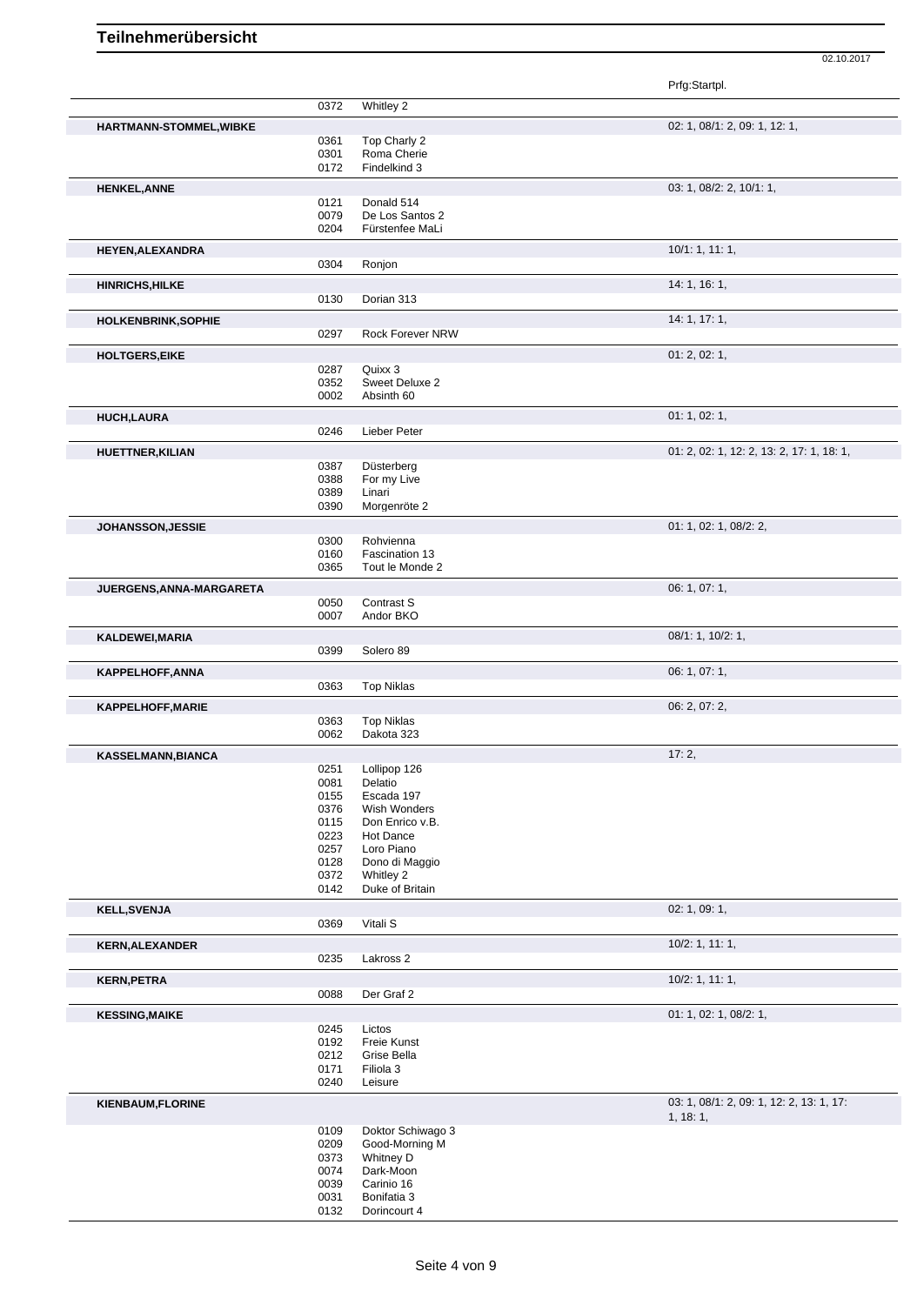|                                |              |                                   | Prfg:Startpl.               |
|--------------------------------|--------------|-----------------------------------|-----------------------------|
| <b>KIRSCH, EMILIE</b>          |              |                                   | 06: 1, 07: 1,               |
|                                | 0206         | German Highlight                  |                             |
|                                | 0139         | Drei D AT                         |                             |
| <b>KLAUSING, HEIKO</b>         |              |                                   | 01: 2, 02: 2,               |
|                                | 0231         | <b>Just Great</b>                 |                             |
|                                | 0228         | Jazzhit                           |                             |
| KLEFFMANN, JULIA               |              |                                   | 08/2: 1, 10/1: 1,           |
|                                | 0131         | Doriano SN                        |                             |
|                                |              |                                   |                             |
| <b>KLEINE STUEVE, RUTH</b>     | 0151         | Elisa KS                          | 01:1,                       |
|                                |              |                                   |                             |
| <b>KLUEMPER, SINAH</b>         |              |                                   | 14:1,                       |
|                                | 0312         | Rudolph 17                        |                             |
| <b>KOCH,LEONIE</b>             |              |                                   | 04: 1, 05: 1,               |
|                                | 0383         | Ombre 14                          |                             |
| <b>KOELLNER, LUISA</b>         |              |                                   | 06: 2, 07: 2,               |
|                                | 0205         | Gentleman 207                     |                             |
|                                | 0116         | Don Henley 4                      |                             |
| <b>KOENING, JANA</b>           |              |                                   | 10/2: 1, 11: 1,             |
|                                | 0292         | Reality Dream 8                   |                             |
|                                | 0061         | Daily Delight 7                   |                             |
| KOETTER, SANDRA                |              |                                   | 01:1,                       |
|                                | 0357         | Tanzgräfin 2                      |                             |
|                                | 0163         | Ferrero 42                        |                             |
|                                | 0011         | <b>Ballantines Finest 2</b>       |                             |
|                                | 0070         | Danubio OLD                       |                             |
| KONSEK, ANASTASIA              |              |                                   | 06: 1, 07: 1,               |
|                                | 0008         | Arts-Doleiro                      |                             |
| <b>KOSCHEL, PATRICIA</b>       |              |                                   | 14:1,                       |
|                                | 0244         | Leuchtfeuer De                    |                             |
|                                |              |                                   | 01: 1, 04: 1, 05: 1,        |
| <b>KREMER, EMILIA</b>          | 0359         | Tobago 6                          |                             |
|                                | 0364         | Toto 27                           |                             |
|                                |              |                                   | 06: 2, 07: 2,               |
| KULLMANN, JOHANNA              | 0040         | Casino Royale K WE                |                             |
|                                | 0043         | Champ of Class 3                  |                             |
|                                |              |                                   | 01: 1, 03: 1,               |
| <b>LAGE, NINA ZUR</b>          | 0017         | <b>Bellice</b>                    |                             |
|                                | 0258         | Love Parade 16                    |                             |
|                                |              |                                   | 04: 2, 05: 2,               |
| LANGENBERG-SCHMEDT, SANDRA     | 0134         | Double Blue                       |                             |
|                                | 0075         | Dauneline SLS                     |                             |
|                                |              |                                   | 08/2: 1, 09: 1, 12: 1,      |
| <b>LIGUS, LARS</b>             | 0147         | Duty Free 21                      |                             |
|                                | 0203         | Fürstenfee 5                      |                             |
|                                | 0129         | Dontander                         |                             |
|                                | 0014         | <b>Be Classik</b>                 |                             |
|                                | 0161         | Feine Schufro                     |                             |
| LUEBSEN, ZOE                   |              |                                   | 04: 2, 05: 2, 06: 1, 07: 1, |
|                                | 0016         | Bella Luna 9                      |                             |
|                                | 0054         | Crown Cocolino                    |                             |
|                                | 0041<br>0226 | Catonera B<br>Immenmoor New Magic |                             |
|                                |              |                                   |                             |
| LUECKERT, ANN-SOPHIE           |              |                                   | $10/2$ : 1, 11: 1,          |
|                                | 0391         | Fairmont 10                       |                             |
| <b>MAHNECKE, PIA</b>           |              |                                   | 06: 1, 07: 1,               |
|                                | 0269         | Na Belle                          |                             |
| <b>MATTALIANO, DANIA</b>       |              |                                   | 08/2:1,                     |
|                                | 0413         | Take it easy 24                   |                             |
| <b>MERTENS, LEA</b>            |              |                                   | 08/1:1,09:1,                |
|                                | 0318         | San Lucia G                       |                             |
|                                | 0336         | Snake River G                     |                             |
|                                |              |                                   | 09: 1, 17: 1,               |
| MIELESZKO-VEKENS, JILL JESSIC  | 0307         | Royal Mirage 2                    |                             |
|                                | 0286         | Quimaximus                        |                             |
|                                |              |                                   |                             |
| <b>MINDEN, MARIE SOFIE VON</b> | 0343         | Solitär 37                        | 06:1,                       |
|                                | 0263         | Marco Star                        |                             |
|                                |              |                                   |                             |
| <b>MOORMANN,LAURA</b>          | 0367         | Unorando                          | 04: 1, 05: 1,               |
|                                |              |                                   |                             |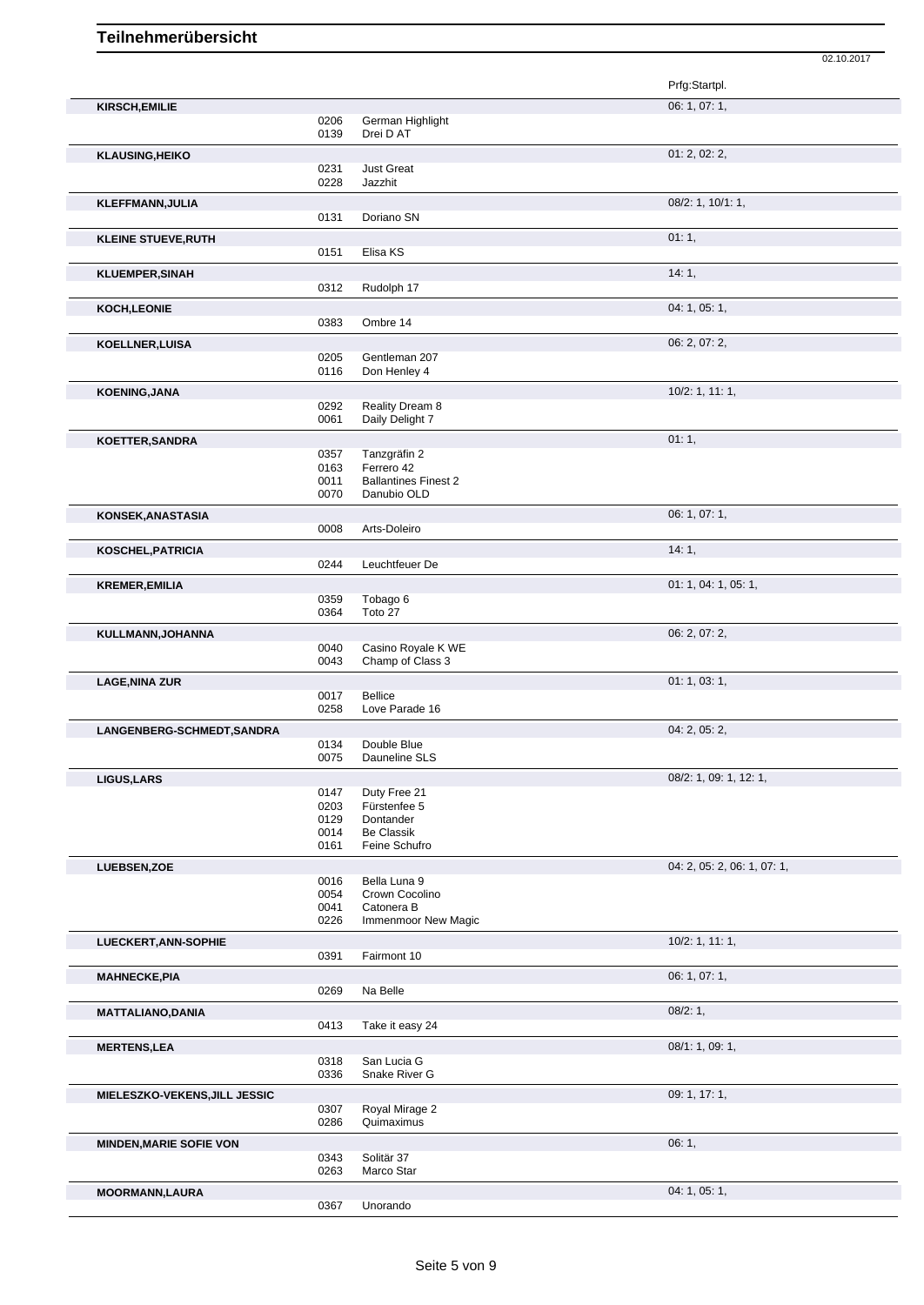## **Teilnehmerübersicht**

|                          |              |                                                | Prfg:Startpl.                 |
|--------------------------|--------------|------------------------------------------------|-------------------------------|
| <b>MOTT, KATHARINA</b>   |              |                                                | 08/2:1,                       |
|                          | 0179         | First Moment 2                                 |                               |
| NIEBERG, CHRISTINE       |              |                                                | 01:1,                         |
|                          | 0396         | Zamana                                         |                               |
| NIKLOVA, EVA             |              |                                                | 08/2: 1, 09: 1, 12: 1, 14: 1, |
|                          | 0140         | Duca di Maggio                                 |                               |
|                          | 0276         | Otto's Welthit                                 |                               |
|                          | 0220<br>0325 | High Five 7<br>Schufro Gold                    |                               |
|                          | 0184         | Fly Rio                                        |                               |
|                          | 0063         | Dallas 63                                      |                               |
|                          | 0365         | Tout le Monde 2                                |                               |
|                          | 0250         | Livius 154                                     |                               |
| <b>NILSSON, MALIN</b>    |              |                                                | 17:1,                         |
|                          | 0310<br>0118 | Rubin Cartier 3<br>Don Michelin                |                               |
|                          | 0154         | Erijcha                                        |                               |
|                          | 0183         | Floriano 60                                    |                               |
|                          | 0385         | Chupa Chup A S                                 |                               |
| NOELKEN, FRANZISKA       |              |                                                | 06: 1, 07: 1,                 |
|                          | 0009         | Attila King                                    |                               |
| <b>OBERMEYER, SANDRA</b> |              |                                                | 04: 1, 05: 1,                 |
|                          | 0328         | Shayan 6                                       |                               |
| PALM, ENYA               |              |                                                | 06: 1, 07: 1,                 |
|                          | 0194         | Frühlingstraum 7                               |                               |
| PAX, ANNIKA              |              |                                                | 10/1:1,                       |
|                          | 0290         | Rascalina 7                                    |                               |
| PETERKA, JOANA           |              |                                                | 09:2,                         |
|                          | 0317<br>0077 | Sambuca Tategoi<br>Davidoff ter Kwincke        |                               |
|                          |              |                                                |                               |
| PHILLIPS, EILIS          |              |                                                | 04: 1, 05: 1,                 |
|                          | 0316         | Salt and Pepper 12                             |                               |
| PICKEL, KATHARINA        |              |                                                | 08/2: 2, 10/1: 1, 11: 1,      |
|                          | 0197<br>0046 | <b>Fulmer Feather Duster</b><br>Christopher 12 |                               |
| PIOTROWSKI, JULIETTE     |              |                                                | 08/1: 1, 14: 1, 16: 1,        |
|                          | 0331         | Sir Diamond                                    |                               |
|                          | 0144         | Duke Rubin                                     |                               |
| PIRES, ANA TERESA        |              |                                                | 08/2: 1, 12: 1,               |
|                          | 0308         | Royal Princess 22                              |                               |
|                          | 0221         | High Lane                                      |                               |
|                          | 0239         | Langley 4                                      |                               |
| PLOETZ DR., LOTHAR       | 0382         | Don of Darkmoor                                | 14:1, 16:1,                   |
|                          |              |                                                |                               |
| <b>RABE, AMELIE</b>      | 0191         | Frauenschwarm 8                                | 01: 1, 02: 1,                 |
|                          | 0386         | <b>Buddenbrook R</b>                           |                               |
| RAMEL, ANTONIA           |              |                                                | 14:1,                         |
|                          | 0055         | Curiosity 2                                    |                               |
| RAUF-VATER, AMENA YASMIN |              |                                                | 14:1,                         |
|                          | 0083         | Delva's Caspar Deluxe                          |                               |
| RIPPHOFF, KIRA           |              |                                                | 01: 1, 02: 2,                 |
|                          | 0196         | Fugger von der Lilie                           |                               |
|                          | 0164         | Ferryman 19                                    |                               |
|                          | 0126         | Donna Frederika 2                              |                               |
| ROBERG, LILLY            |              |                                                | 08/2:1,                       |
|                          | 0329         | Silbermond 23                                  |                               |
| ROHDE, DOROTHEA          |              |                                                | 10/2:2,                       |
|                          | 0030<br>0013 | Bonariva<br>Batumi 7                           |                               |
|                          | 0323         | Santori 2                                      |                               |
| <b>ROSS, JULE</b>        |              |                                                | 10/1: 1, 11: 1,               |
|                          | 0295         | <b>Right Edition B</b>                         |                               |
|                          | 0350         | Suri B                                         |                               |
| ROTH, STELLA CHARLOTT    |              |                                                | 03:1,                         |
|                          | 0309         | Rubin Action OLD                               |                               |
|                          | 0213<br>0288 | Hamilton 37<br>Rachmaninov 10                  |                               |
|                          | 0024         | <b>Bippen Woods</b>                            |                               |
|                          | 0296         | Rita K                                         |                               |
|                          | 0291         | Real Romance                                   |                               |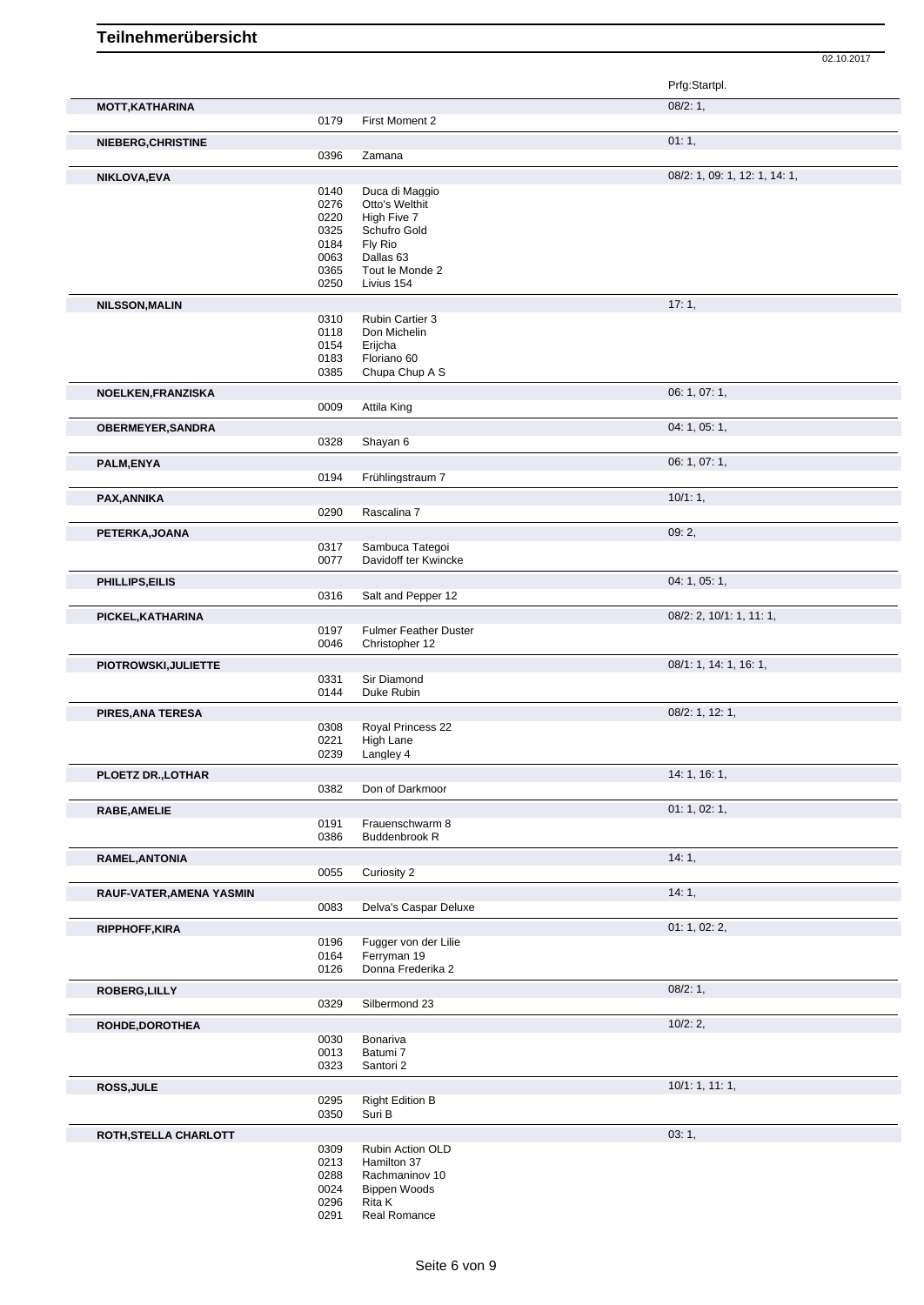Prfg:Startpl. 0175 Fiorelli 6 **RUNGE,SARAH 17: 1, 18: 1, 19: 1, 19: 1, 19: 1, 19: 1, 19: 1, 19: 1, 19: 1, 19: 1, 19: 1, 19: 1, 19: 1, 19: 1, 19: 1, 19: 1, 19: 1, 19: 1, 19: 1, 19: 1, 19: 1, 19: 1, 19: 1, 19: 1, 19: 1, 19: 1, 19: 1, 19: 1, 19: 1, 19: 1,** 0073 Dark Dynamic **SAHLE,ANNA** 10/2: 1, 0373 Whitney D 0181 Fläder af Hagalund **SANDER, ARIANE** 09: 1, 09: 1, 09: 1, 09: 1, 09: 1, 09: 1, 09: 1, 09: 1, 09: 1, 09: 1, 09: 1, 09: 1, 09: 1, 09: 1, 09: 1, 09: 1, 09: 1, 09: 1, 09: 1, 09: 1, 09: 1, 09: 1, 09: 1, 09: 1, 09: 0, 0, 0, 0, 0, 0, 0, 0, 0, 0, 0, Königsberg 11 0305 Royal Doruto 2 **SANZ JANSEN,CARLOTTA** 06: 2, 07: 2, 0262 Magic Boy 29 0282 Prinz Heinrich 6 **SCHARTMANN,ISABEAU** 08/2: 1, 0111 Dolmetscher 4 **SCHMIDT,ANDREA** 08/2: 1, 10/1: 1, 0353 Sylas le grand<br>0313 Runa in wit 0313 Runa in wit<br>0148 Dynamic Do Dynamic Dorissa **SCHMITZ-HEINEN, WOLFGANG** 14: 1, 2002 14: 1, 2004 14: 1, 2004 14: 1, 2004 14: 1, 2004 14: 1, 2004 14: 1, 2004 14: 1, 2004 14: 1, 2004 14: 1, 2004 14: 1, 2004 14: 1, 2004 14: 1, 2004 14: 1, 2004 14: 1, 2004 14: 1, 2004 16: 0113 Don Derry V **SCHNAKENBERG,MAJA** 01: 1, 04: 1, 05: 1, 06: 2, 07: 2, 0280 Popcorn WE<br>0127 Donna-Noble 0127 Donna-Noblesse<br>0275 Orange Blue M 0275 Orange Blue M<br>0108 Dobbi Dobsen 0108 Dobbi Dobsen<br>0145 Dumble Duke 0145 Dumble Duke<br>0270 Nelson KF 0270 Nelson KF<br>0150 Ekras van Ekras van Tastique **SCHNEIDER,TARA** 09: 1, 12: 2, 0394 GR Dorian Gray 0394 GR Dorian Gray<br>0395 Skovvangs Baro Skovvangs Barok **SCHOCKEMOEHLE,BETTINA** 02: 1, 10/2: 1, 0200 Fürst Levantino 0348 Sunny Time 2 **SCHOELERMANN,ANNA** 06: 1, **SCHOEN,METTE** 04: 1, 05: 1, 06: 2, 07: 2, 0371 Weisel 5<br>0230 Jokers Ju 0230 Jokers Jungle Prince<br>0218 HET Desert Pearl 0218 HET Desert Pearl<br>0038 Carice T 0038 Carice T<br>0266 Mielah 0266 Mielah<br>0125 Donna Donna Detta ASS **SCHROTH, MERLE** 08/2: 1, 08/2: 1, 08/2: 1, 08/2: 1, 08/2: 1, 08/2: 1, 08/2: 1, 09/2: 1, 09/2: 1, 09/2: 1, 09/2: 1, 09/2: 1, 09/2: 1, 09/2: 1, 09/2: 1, 09/2: 1, 09/2: 1, 09/2: 1, 09/2: 0, 09/2: 1, 09/2: 0, 0, 0, 0, 0, 0, 0 La Speranza 5 **SCHULTE-FISCHEDICK DR.,ROLF** 0216 Herzenswunsch 2<br>
0216 Herzenswunsch 2 Herzenswunsch 2 **SCHULTMANN,HILDEGARD** 10/2: 1, 11: 1,<br>
0006 Alwin 32 Alwin 32 **SCHUMANN, CHIARA** 06: 1, 07: 1, Deep Beat Diamond **SCHWIEBERT, RAINER** 14: 2, 15: 2,<br>0215 Helenenhof's Catoo Helenenhof's Catoo 0222 Highline 5 **SCHWIER,NELE** 06: 1, 07: 1, Chameur 131 **SENGE,ANDREAS** 01: 2, 02: 2, 0112 Don Casati 0185 For Glory 5 **SIEMENROTH,KATHRIN 14: 1, 15: 1, 16: 1, 16: 1, 16: 1, 16: 1, 16: 1, 16: 1, 16: 1, 16: 1, 16: 1, 16: 1, 16: 1,** 0044 Chess Royal **SPALLEK,JANA** 08/2: 1, 0085 Depiereux B **STOLL,IMKE** 04: 2, 05: 2, 06: 2, 0298 Rodrigo 83 0225 Humpfry-Me<br>0384 Novellini **Novellini STOLZENBERGER,JULE-MANJA** 05: 1, 0414 Getwerder's Black Hill

02.10.2017

**SYBEL,MARIE** 12: 1, 13: 1, 13: 1, 13: 1, 13: 1, 13: 1, 13: 1, 13: 1, 13: 1, 13: 1, 13: 1, 13: 1, 13: 1, 13: 1, 13: 1, 13: 1, 13: 1, 13: 1, 13: 1, 13: 1, 13: 1, 13: 1, 1, 13: 1, 1, 13: 1, 1, 13: 1, 1, 13: 1, 1, 1, 1, 1, 1,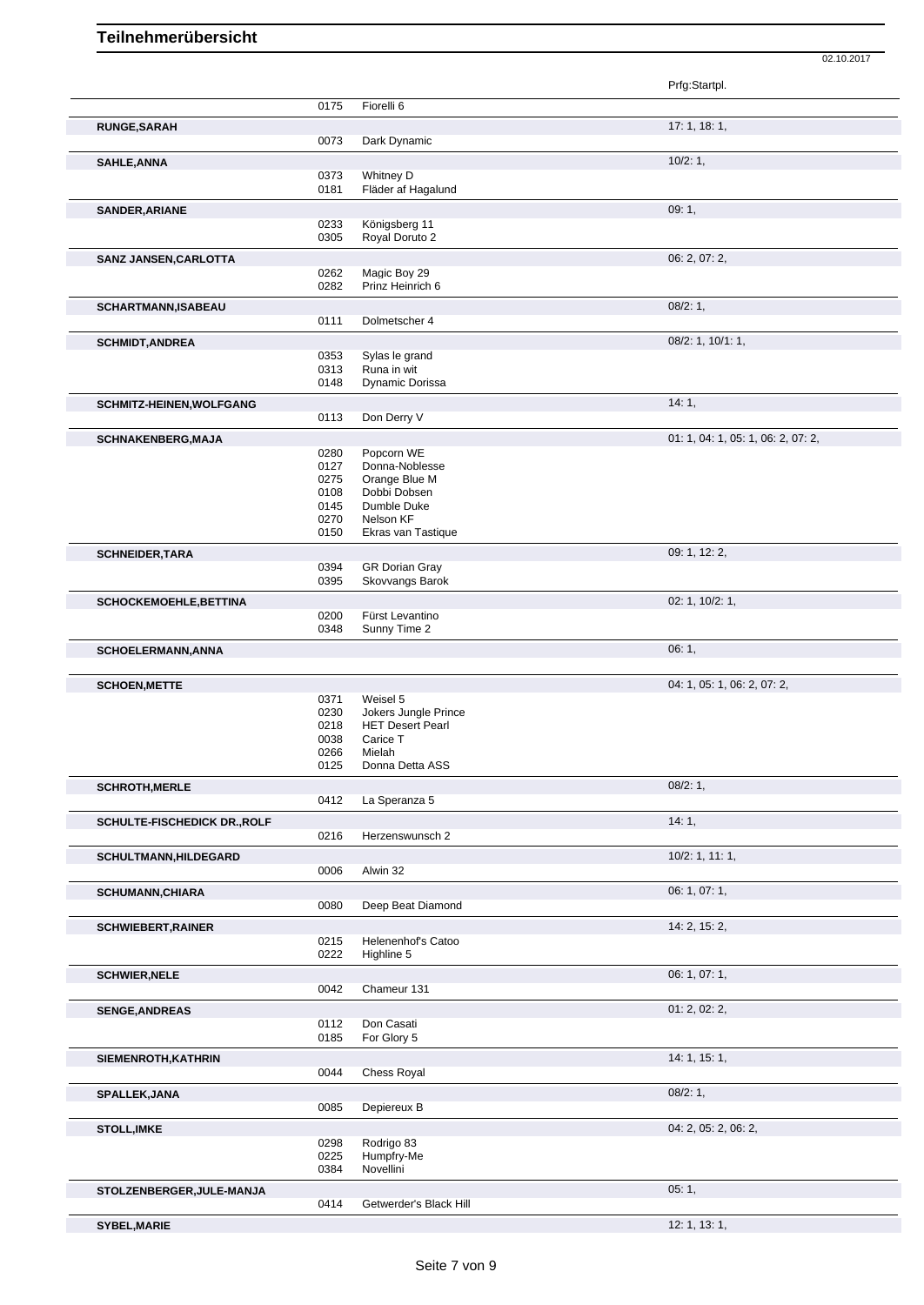| 0089<br>Der kleine Charmeur<br>09: 1, 12: 1, 13: 1,<br>TAYLOR, DAVID<br>0117<br>Don Henry 10<br>04: 1, 05: 1,<br>TENAMBERGEN, JACQUELINE<br>Dr. Doolittle 31<br>0135<br>0022<br>Betty Barclay 12<br>10/1: 1, 11: 1,<br>THOLE, FRAUKE<br>0097<br><b>Diamond Deceit</b><br>$10/2$ : 1, 11: 1,<br>THOMASMEYER, KATRIN<br>0208<br>Giselle 87<br>10/1:1,<br><b>TURLA, JOERG</b><br>0169<br>Fifi La Fay<br>0096<br>Diaboletta<br>10/1:1,<br><b>USINGER, HEIDI</b><br>0320<br>Sandrina 23<br>01: 1, 02: 1, 14: 1, 17: 1, 18: 1,<br><b>VAZQUEZ, NICOLE</b><br>0377<br>Wonder 51<br>0104<br>Die Fürstin VG<br>0193<br>Frühlingsblume 5<br>07:1,<br><b>WAGNER,EMMA</b><br>0362<br>Top Christiano<br>0279<br>Pommery WE<br>08/1: 1, 09: 1, 12: 1, 14: 1, 17: 1,<br><b>WANDRES,FREDERIC</b><br>Dai Jin 2<br>0060<br>0072<br>Dark Dan<br>0330<br>Simply Virtual<br>0221<br><b>High Lane</b><br>0223<br>Hot Dance<br>0257<br>Loro Piano<br>0220<br>High Five 7<br>0128<br>Dono di Maggio<br>0259<br>Luis Figo 6<br>0201<br>Fürst Schufro<br>0029<br>Bonaire 11<br>0333<br>Sir Skyfall OLD<br>0239<br>Langley 4<br>0174<br>Fior 2<br>0224<br>Hot Hit 3<br>0203<br>Fürstenfee 5<br>Dr.Sambuco<br>0136<br>0249<br>Livingston's Daydream P<br>Formidable 45<br>0187<br>0142<br>Duke of Britain<br>08/1: 1, 09: 2, 12: 2, 14: 1, 17: 1,<br><b>WEGO,NICOLE</b><br>0140<br>Duca di Maggio<br>0101<br>Diamonit<br>Schufro Gold<br>0325<br>0071<br>Dark Berry<br>0344<br>Sonnenschein OLD<br>0034<br><b>Budhi</b><br>Be Perfect<br>0015<br>0106<br>Dispens 2<br>0202<br>Fürst Sinclair 2<br>0332<br>Sir Sansibar 2<br>0322<br>Santa Maria 42<br>0203<br>Fürstenfee 5<br>0045<br>Chikoto<br>0064<br>Damiro 42<br>0110<br>Dolciario<br>0372<br>Whitley 2<br>0142<br>Duke of Britain<br>0345<br><b>SPH Dante</b><br>0086<br>Der Däne<br>02: 1, 03: 1, 08/2: 1, 10/2: 1,<br><b>WESTENDARP, ALEXA</b><br>0092<br>Der Prinz 4<br>0180<br>Fitz Gerald 5<br>0190<br>Four Seasons 18 |  |      |  |
|------------------------------------------------------------------------------------------------------------------------------------------------------------------------------------------------------------------------------------------------------------------------------------------------------------------------------------------------------------------------------------------------------------------------------------------------------------------------------------------------------------------------------------------------------------------------------------------------------------------------------------------------------------------------------------------------------------------------------------------------------------------------------------------------------------------------------------------------------------------------------------------------------------------------------------------------------------------------------------------------------------------------------------------------------------------------------------------------------------------------------------------------------------------------------------------------------------------------------------------------------------------------------------------------------------------------------------------------------------------------------------------------------------------------------------------------------------------------------------------------------------------------------------------------------------------------------------------------------------------------------------------------------------------------------------------------------------------------------------------------------------------------------------------------------------------------------------------------------------------------------------------------------------------------------------------------------|--|------|--|
|                                                                                                                                                                                                                                                                                                                                                                                                                                                                                                                                                                                                                                                                                                                                                                                                                                                                                                                                                                                                                                                                                                                                                                                                                                                                                                                                                                                                                                                                                                                                                                                                                                                                                                                                                                                                                                                                                                                                                      |  |      |  |
|                                                                                                                                                                                                                                                                                                                                                                                                                                                                                                                                                                                                                                                                                                                                                                                                                                                                                                                                                                                                                                                                                                                                                                                                                                                                                                                                                                                                                                                                                                                                                                                                                                                                                                                                                                                                                                                                                                                                                      |  |      |  |
|                                                                                                                                                                                                                                                                                                                                                                                                                                                                                                                                                                                                                                                                                                                                                                                                                                                                                                                                                                                                                                                                                                                                                                                                                                                                                                                                                                                                                                                                                                                                                                                                                                                                                                                                                                                                                                                                                                                                                      |  |      |  |
|                                                                                                                                                                                                                                                                                                                                                                                                                                                                                                                                                                                                                                                                                                                                                                                                                                                                                                                                                                                                                                                                                                                                                                                                                                                                                                                                                                                                                                                                                                                                                                                                                                                                                                                                                                                                                                                                                                                                                      |  |      |  |
|                                                                                                                                                                                                                                                                                                                                                                                                                                                                                                                                                                                                                                                                                                                                                                                                                                                                                                                                                                                                                                                                                                                                                                                                                                                                                                                                                                                                                                                                                                                                                                                                                                                                                                                                                                                                                                                                                                                                                      |  |      |  |
|                                                                                                                                                                                                                                                                                                                                                                                                                                                                                                                                                                                                                                                                                                                                                                                                                                                                                                                                                                                                                                                                                                                                                                                                                                                                                                                                                                                                                                                                                                                                                                                                                                                                                                                                                                                                                                                                                                                                                      |  |      |  |
|                                                                                                                                                                                                                                                                                                                                                                                                                                                                                                                                                                                                                                                                                                                                                                                                                                                                                                                                                                                                                                                                                                                                                                                                                                                                                                                                                                                                                                                                                                                                                                                                                                                                                                                                                                                                                                                                                                                                                      |  |      |  |
|                                                                                                                                                                                                                                                                                                                                                                                                                                                                                                                                                                                                                                                                                                                                                                                                                                                                                                                                                                                                                                                                                                                                                                                                                                                                                                                                                                                                                                                                                                                                                                                                                                                                                                                                                                                                                                                                                                                                                      |  |      |  |
|                                                                                                                                                                                                                                                                                                                                                                                                                                                                                                                                                                                                                                                                                                                                                                                                                                                                                                                                                                                                                                                                                                                                                                                                                                                                                                                                                                                                                                                                                                                                                                                                                                                                                                                                                                                                                                                                                                                                                      |  |      |  |
|                                                                                                                                                                                                                                                                                                                                                                                                                                                                                                                                                                                                                                                                                                                                                                                                                                                                                                                                                                                                                                                                                                                                                                                                                                                                                                                                                                                                                                                                                                                                                                                                                                                                                                                                                                                                                                                                                                                                                      |  |      |  |
|                                                                                                                                                                                                                                                                                                                                                                                                                                                                                                                                                                                                                                                                                                                                                                                                                                                                                                                                                                                                                                                                                                                                                                                                                                                                                                                                                                                                                                                                                                                                                                                                                                                                                                                                                                                                                                                                                                                                                      |  |      |  |
|                                                                                                                                                                                                                                                                                                                                                                                                                                                                                                                                                                                                                                                                                                                                                                                                                                                                                                                                                                                                                                                                                                                                                                                                                                                                                                                                                                                                                                                                                                                                                                                                                                                                                                                                                                                                                                                                                                                                                      |  |      |  |
|                                                                                                                                                                                                                                                                                                                                                                                                                                                                                                                                                                                                                                                                                                                                                                                                                                                                                                                                                                                                                                                                                                                                                                                                                                                                                                                                                                                                                                                                                                                                                                                                                                                                                                                                                                                                                                                                                                                                                      |  |      |  |
|                                                                                                                                                                                                                                                                                                                                                                                                                                                                                                                                                                                                                                                                                                                                                                                                                                                                                                                                                                                                                                                                                                                                                                                                                                                                                                                                                                                                                                                                                                                                                                                                                                                                                                                                                                                                                                                                                                                                                      |  |      |  |
|                                                                                                                                                                                                                                                                                                                                                                                                                                                                                                                                                                                                                                                                                                                                                                                                                                                                                                                                                                                                                                                                                                                                                                                                                                                                                                                                                                                                                                                                                                                                                                                                                                                                                                                                                                                                                                                                                                                                                      |  |      |  |
|                                                                                                                                                                                                                                                                                                                                                                                                                                                                                                                                                                                                                                                                                                                                                                                                                                                                                                                                                                                                                                                                                                                                                                                                                                                                                                                                                                                                                                                                                                                                                                                                                                                                                                                                                                                                                                                                                                                                                      |  |      |  |
|                                                                                                                                                                                                                                                                                                                                                                                                                                                                                                                                                                                                                                                                                                                                                                                                                                                                                                                                                                                                                                                                                                                                                                                                                                                                                                                                                                                                                                                                                                                                                                                                                                                                                                                                                                                                                                                                                                                                                      |  |      |  |
|                                                                                                                                                                                                                                                                                                                                                                                                                                                                                                                                                                                                                                                                                                                                                                                                                                                                                                                                                                                                                                                                                                                                                                                                                                                                                                                                                                                                                                                                                                                                                                                                                                                                                                                                                                                                                                                                                                                                                      |  |      |  |
|                                                                                                                                                                                                                                                                                                                                                                                                                                                                                                                                                                                                                                                                                                                                                                                                                                                                                                                                                                                                                                                                                                                                                                                                                                                                                                                                                                                                                                                                                                                                                                                                                                                                                                                                                                                                                                                                                                                                                      |  |      |  |
|                                                                                                                                                                                                                                                                                                                                                                                                                                                                                                                                                                                                                                                                                                                                                                                                                                                                                                                                                                                                                                                                                                                                                                                                                                                                                                                                                                                                                                                                                                                                                                                                                                                                                                                                                                                                                                                                                                                                                      |  |      |  |
|                                                                                                                                                                                                                                                                                                                                                                                                                                                                                                                                                                                                                                                                                                                                                                                                                                                                                                                                                                                                                                                                                                                                                                                                                                                                                                                                                                                                                                                                                                                                                                                                                                                                                                                                                                                                                                                                                                                                                      |  |      |  |
|                                                                                                                                                                                                                                                                                                                                                                                                                                                                                                                                                                                                                                                                                                                                                                                                                                                                                                                                                                                                                                                                                                                                                                                                                                                                                                                                                                                                                                                                                                                                                                                                                                                                                                                                                                                                                                                                                                                                                      |  |      |  |
|                                                                                                                                                                                                                                                                                                                                                                                                                                                                                                                                                                                                                                                                                                                                                                                                                                                                                                                                                                                                                                                                                                                                                                                                                                                                                                                                                                                                                                                                                                                                                                                                                                                                                                                                                                                                                                                                                                                                                      |  |      |  |
|                                                                                                                                                                                                                                                                                                                                                                                                                                                                                                                                                                                                                                                                                                                                                                                                                                                                                                                                                                                                                                                                                                                                                                                                                                                                                                                                                                                                                                                                                                                                                                                                                                                                                                                                                                                                                                                                                                                                                      |  |      |  |
|                                                                                                                                                                                                                                                                                                                                                                                                                                                                                                                                                                                                                                                                                                                                                                                                                                                                                                                                                                                                                                                                                                                                                                                                                                                                                                                                                                                                                                                                                                                                                                                                                                                                                                                                                                                                                                                                                                                                                      |  |      |  |
|                                                                                                                                                                                                                                                                                                                                                                                                                                                                                                                                                                                                                                                                                                                                                                                                                                                                                                                                                                                                                                                                                                                                                                                                                                                                                                                                                                                                                                                                                                                                                                                                                                                                                                                                                                                                                                                                                                                                                      |  |      |  |
|                                                                                                                                                                                                                                                                                                                                                                                                                                                                                                                                                                                                                                                                                                                                                                                                                                                                                                                                                                                                                                                                                                                                                                                                                                                                                                                                                                                                                                                                                                                                                                                                                                                                                                                                                                                                                                                                                                                                                      |  |      |  |
|                                                                                                                                                                                                                                                                                                                                                                                                                                                                                                                                                                                                                                                                                                                                                                                                                                                                                                                                                                                                                                                                                                                                                                                                                                                                                                                                                                                                                                                                                                                                                                                                                                                                                                                                                                                                                                                                                                                                                      |  |      |  |
|                                                                                                                                                                                                                                                                                                                                                                                                                                                                                                                                                                                                                                                                                                                                                                                                                                                                                                                                                                                                                                                                                                                                                                                                                                                                                                                                                                                                                                                                                                                                                                                                                                                                                                                                                                                                                                                                                                                                                      |  |      |  |
|                                                                                                                                                                                                                                                                                                                                                                                                                                                                                                                                                                                                                                                                                                                                                                                                                                                                                                                                                                                                                                                                                                                                                                                                                                                                                                                                                                                                                                                                                                                                                                                                                                                                                                                                                                                                                                                                                                                                                      |  |      |  |
|                                                                                                                                                                                                                                                                                                                                                                                                                                                                                                                                                                                                                                                                                                                                                                                                                                                                                                                                                                                                                                                                                                                                                                                                                                                                                                                                                                                                                                                                                                                                                                                                                                                                                                                                                                                                                                                                                                                                                      |  |      |  |
|                                                                                                                                                                                                                                                                                                                                                                                                                                                                                                                                                                                                                                                                                                                                                                                                                                                                                                                                                                                                                                                                                                                                                                                                                                                                                                                                                                                                                                                                                                                                                                                                                                                                                                                                                                                                                                                                                                                                                      |  |      |  |
|                                                                                                                                                                                                                                                                                                                                                                                                                                                                                                                                                                                                                                                                                                                                                                                                                                                                                                                                                                                                                                                                                                                                                                                                                                                                                                                                                                                                                                                                                                                                                                                                                                                                                                                                                                                                                                                                                                                                                      |  |      |  |
|                                                                                                                                                                                                                                                                                                                                                                                                                                                                                                                                                                                                                                                                                                                                                                                                                                                                                                                                                                                                                                                                                                                                                                                                                                                                                                                                                                                                                                                                                                                                                                                                                                                                                                                                                                                                                                                                                                                                                      |  |      |  |
|                                                                                                                                                                                                                                                                                                                                                                                                                                                                                                                                                                                                                                                                                                                                                                                                                                                                                                                                                                                                                                                                                                                                                                                                                                                                                                                                                                                                                                                                                                                                                                                                                                                                                                                                                                                                                                                                                                                                                      |  |      |  |
|                                                                                                                                                                                                                                                                                                                                                                                                                                                                                                                                                                                                                                                                                                                                                                                                                                                                                                                                                                                                                                                                                                                                                                                                                                                                                                                                                                                                                                                                                                                                                                                                                                                                                                                                                                                                                                                                                                                                                      |  |      |  |
|                                                                                                                                                                                                                                                                                                                                                                                                                                                                                                                                                                                                                                                                                                                                                                                                                                                                                                                                                                                                                                                                                                                                                                                                                                                                                                                                                                                                                                                                                                                                                                                                                                                                                                                                                                                                                                                                                                                                                      |  |      |  |
|                                                                                                                                                                                                                                                                                                                                                                                                                                                                                                                                                                                                                                                                                                                                                                                                                                                                                                                                                                                                                                                                                                                                                                                                                                                                                                                                                                                                                                                                                                                                                                                                                                                                                                                                                                                                                                                                                                                                                      |  |      |  |
|                                                                                                                                                                                                                                                                                                                                                                                                                                                                                                                                                                                                                                                                                                                                                                                                                                                                                                                                                                                                                                                                                                                                                                                                                                                                                                                                                                                                                                                                                                                                                                                                                                                                                                                                                                                                                                                                                                                                                      |  |      |  |
|                                                                                                                                                                                                                                                                                                                                                                                                                                                                                                                                                                                                                                                                                                                                                                                                                                                                                                                                                                                                                                                                                                                                                                                                                                                                                                                                                                                                                                                                                                                                                                                                                                                                                                                                                                                                                                                                                                                                                      |  |      |  |
|                                                                                                                                                                                                                                                                                                                                                                                                                                                                                                                                                                                                                                                                                                                                                                                                                                                                                                                                                                                                                                                                                                                                                                                                                                                                                                                                                                                                                                                                                                                                                                                                                                                                                                                                                                                                                                                                                                                                                      |  |      |  |
|                                                                                                                                                                                                                                                                                                                                                                                                                                                                                                                                                                                                                                                                                                                                                                                                                                                                                                                                                                                                                                                                                                                                                                                                                                                                                                                                                                                                                                                                                                                                                                                                                                                                                                                                                                                                                                                                                                                                                      |  |      |  |
|                                                                                                                                                                                                                                                                                                                                                                                                                                                                                                                                                                                                                                                                                                                                                                                                                                                                                                                                                                                                                                                                                                                                                                                                                                                                                                                                                                                                                                                                                                                                                                                                                                                                                                                                                                                                                                                                                                                                                      |  |      |  |
|                                                                                                                                                                                                                                                                                                                                                                                                                                                                                                                                                                                                                                                                                                                                                                                                                                                                                                                                                                                                                                                                                                                                                                                                                                                                                                                                                                                                                                                                                                                                                                                                                                                                                                                                                                                                                                                                                                                                                      |  |      |  |
|                                                                                                                                                                                                                                                                                                                                                                                                                                                                                                                                                                                                                                                                                                                                                                                                                                                                                                                                                                                                                                                                                                                                                                                                                                                                                                                                                                                                                                                                                                                                                                                                                                                                                                                                                                                                                                                                                                                                                      |  |      |  |
|                                                                                                                                                                                                                                                                                                                                                                                                                                                                                                                                                                                                                                                                                                                                                                                                                                                                                                                                                                                                                                                                                                                                                                                                                                                                                                                                                                                                                                                                                                                                                                                                                                                                                                                                                                                                                                                                                                                                                      |  |      |  |
|                                                                                                                                                                                                                                                                                                                                                                                                                                                                                                                                                                                                                                                                                                                                                                                                                                                                                                                                                                                                                                                                                                                                                                                                                                                                                                                                                                                                                                                                                                                                                                                                                                                                                                                                                                                                                                                                                                                                                      |  |      |  |
|                                                                                                                                                                                                                                                                                                                                                                                                                                                                                                                                                                                                                                                                                                                                                                                                                                                                                                                                                                                                                                                                                                                                                                                                                                                                                                                                                                                                                                                                                                                                                                                                                                                                                                                                                                                                                                                                                                                                                      |  |      |  |
|                                                                                                                                                                                                                                                                                                                                                                                                                                                                                                                                                                                                                                                                                                                                                                                                                                                                                                                                                                                                                                                                                                                                                                                                                                                                                                                                                                                                                                                                                                                                                                                                                                                                                                                                                                                                                                                                                                                                                      |  |      |  |
|                                                                                                                                                                                                                                                                                                                                                                                                                                                                                                                                                                                                                                                                                                                                                                                                                                                                                                                                                                                                                                                                                                                                                                                                                                                                                                                                                                                                                                                                                                                                                                                                                                                                                                                                                                                                                                                                                                                                                      |  |      |  |
|                                                                                                                                                                                                                                                                                                                                                                                                                                                                                                                                                                                                                                                                                                                                                                                                                                                                                                                                                                                                                                                                                                                                                                                                                                                                                                                                                                                                                                                                                                                                                                                                                                                                                                                                                                                                                                                                                                                                                      |  |      |  |
|                                                                                                                                                                                                                                                                                                                                                                                                                                                                                                                                                                                                                                                                                                                                                                                                                                                                                                                                                                                                                                                                                                                                                                                                                                                                                                                                                                                                                                                                                                                                                                                                                                                                                                                                                                                                                                                                                                                                                      |  |      |  |
|                                                                                                                                                                                                                                                                                                                                                                                                                                                                                                                                                                                                                                                                                                                                                                                                                                                                                                                                                                                                                                                                                                                                                                                                                                                                                                                                                                                                                                                                                                                                                                                                                                                                                                                                                                                                                                                                                                                                                      |  |      |  |
| Fiesta Danza OLD                                                                                                                                                                                                                                                                                                                                                                                                                                                                                                                                                                                                                                                                                                                                                                                                                                                                                                                                                                                                                                                                                                                                                                                                                                                                                                                                                                                                                                                                                                                                                                                                                                                                                                                                                                                                                                                                                                                                     |  | 0168 |  |
| 08/1: 2, 09: 1,<br><b>WILTING, ANN-KATHRIN</b>                                                                                                                                                                                                                                                                                                                                                                                                                                                                                                                                                                                                                                                                                                                                                                                                                                                                                                                                                                                                                                                                                                                                                                                                                                                                                                                                                                                                                                                                                                                                                                                                                                                                                                                                                                                                                                                                                                       |  |      |  |
| 0241<br>Lemony's Nicket<br>0214<br>Harmony's Diabolo                                                                                                                                                                                                                                                                                                                                                                                                                                                                                                                                                                                                                                                                                                                                                                                                                                                                                                                                                                                                                                                                                                                                                                                                                                                                                                                                                                                                                                                                                                                                                                                                                                                                                                                                                                                                                                                                                                 |  |      |  |
| 0076<br>Davia 4                                                                                                                                                                                                                                                                                                                                                                                                                                                                                                                                                                                                                                                                                                                                                                                                                                                                                                                                                                                                                                                                                                                                                                                                                                                                                                                                                                                                                                                                                                                                                                                                                                                                                                                                                                                                                                                                                                                                      |  |      |  |
| 04: 1, 05: 1,<br>ZIMMERMANN, LILIAN                                                                                                                                                                                                                                                                                                                                                                                                                                                                                                                                                                                                                                                                                                                                                                                                                                                                                                                                                                                                                                                                                                                                                                                                                                                                                                                                                                                                                                                                                                                                                                                                                                                                                                                                                                                                                                                                                                                  |  |      |  |
| 0411<br>Jazz Rubina                                                                                                                                                                                                                                                                                                                                                                                                                                                                                                                                                                                                                                                                                                                                                                                                                                                                                                                                                                                                                                                                                                                                                                                                                                                                                                                                                                                                                                                                                                                                                                                                                                                                                                                                                                                                                                                                                                                                  |  |      |  |
| 0264<br>Mary Poppins 58<br>0217<br><b>Hesselteichs Donnerboy</b>                                                                                                                                                                                                                                                                                                                                                                                                                                                                                                                                                                                                                                                                                                                                                                                                                                                                                                                                                                                                                                                                                                                                                                                                                                                                                                                                                                                                                                                                                                                                                                                                                                                                                                                                                                                                                                                                                     |  |      |  |
| 0229<br>Jazzibo                                                                                                                                                                                                                                                                                                                                                                                                                                                                                                                                                                                                                                                                                                                                                                                                                                                                                                                                                                                                                                                                                                                                                                                                                                                                                                                                                                                                                                                                                                                                                                                                                                                                                                                                                                                                                                                                                                                                      |  |      |  |